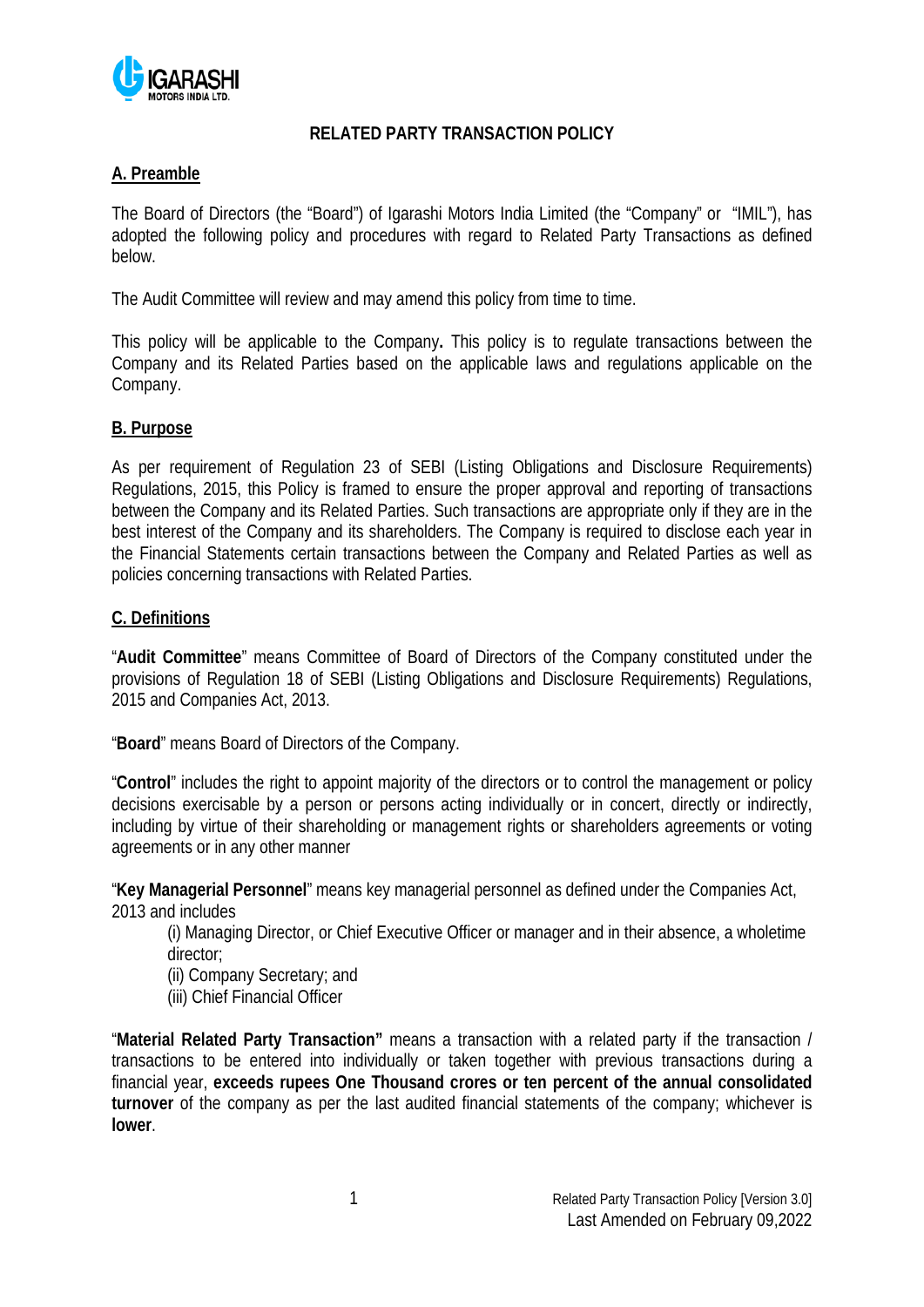

"**Policy**" means Related Party Transaction Policy.

"**Related Party**" means related party as defined in Regulation 2(ZB) of SEBI (Listing Obligations and Disclosure Requirements) Regulations, 2015 which is as follows:

A '**related party'** is a person or entity:-.

- i. belonging to the promoter or promoter group irrespective of their shareholding
- ii. holding equity shares in the company, either directly or on a beneficial interest basis at any time during the immediately preceding financial year to the extent of **20%** or more; (Applicable from April 01, 2022)
- iii. holding equity shares in the company, either directly or on a beneficial interest basis at any time during the immediately preceding financial year to the extent of **10%** or more; (Applicable from April 01, 2023)

Parties are considered to be related if one party has the ability to control the other party or exercise significant influence over the other party, directly or indirectly, in making financial and/or operating decisions and includes the following:

1. A person or a close member of that person's family is related to a company if that person:

- a. is a related party under Section 2(76) of the Companies Act, 2013 which are as follows:
	- i. a director or his relative ;
	- ii. a key managerial personnel or his relative :
	- iii. a firm, in which a director, manager or his relative is a partner  $\chi$
	- iv. a private company in which a director or manager is a member or director ;
	- v. a public company in which a director or manager is a director or holds along with his relatives, more than two per cent of its paid-up share capital ;
	- vi. anybody corporate whose Board of directors, managing director, or manager is accustomed to act in accordance with the advice, directions or instructions of a director or manager ;
	- vii. any person under whose advice, directions or instructions a director or manager is accustomed to act :

Provided that nothing in sub-clauses (vi) and (vii) shall apply to the advice, directions or instructions given in a professional capacity;

- viii. any company which is
	- a. a holding, subsidiary or an associate company of such company ; or
	- b. a subsidiary of a holding company to which is also a subsidiary
- ix. Director or key managerial personnel of the holding company or his relative with reference to a company; or

b. has control or joint control or significant influence over the company; or

c. is a key management personnel of the company or of a parent of the company; or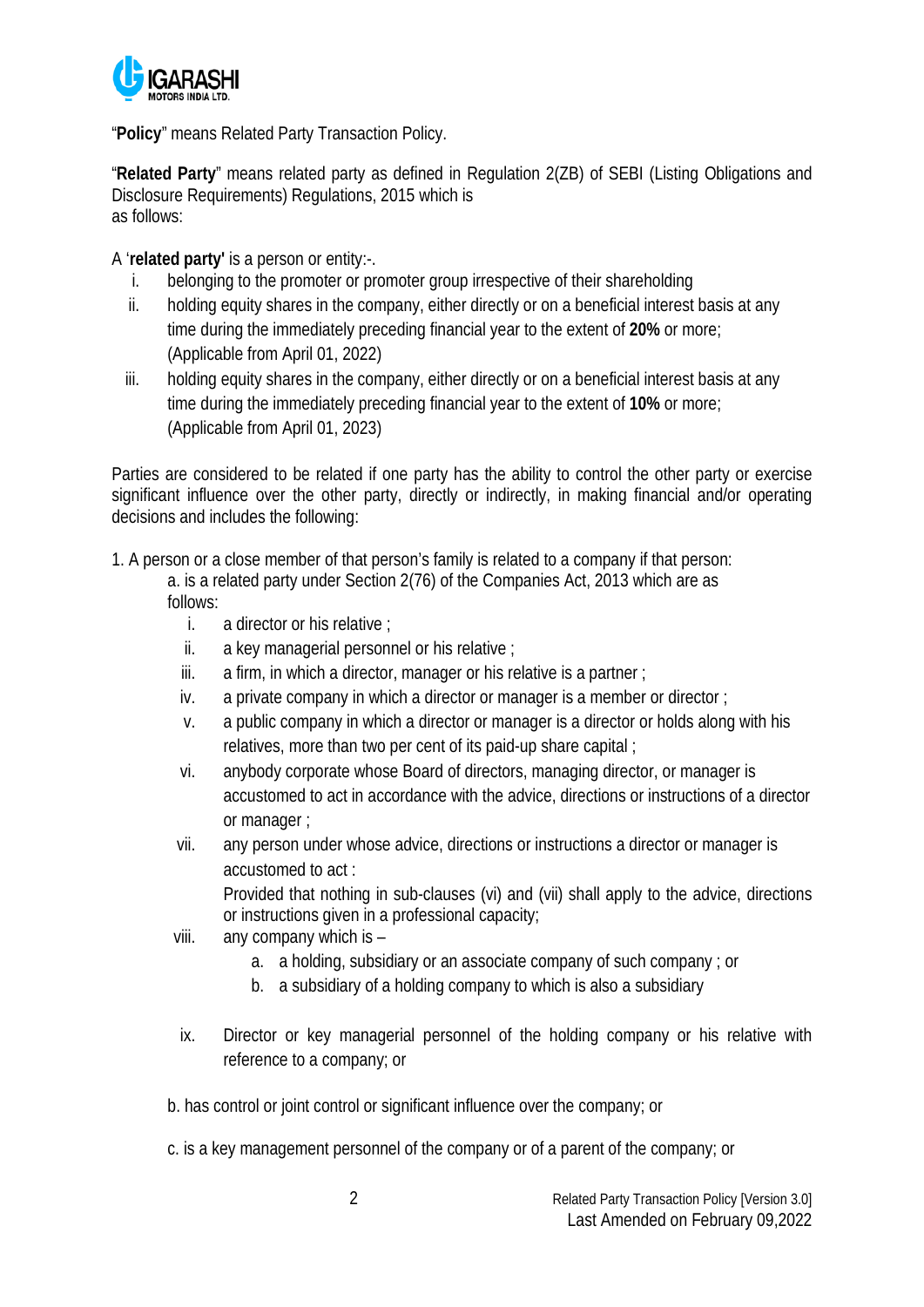

2. An entity is related to a company if any of the following conditions applies:

- a. The entity is a related party under Section 2(76) of the Companies Act, 2013; or
- b. The entity and the company are members of the same group (which means that each parent, subsidiary and fellow subsidiary is related to the others); or
- c. One entity is an associate or joint venture of the other entity (or an associate or joint venture of a member of a group of which the other entity is a member); or
- d. Both entities are joint ventures of the same third party; or one entity is a joint venture of a third entity and the other entity is an associate of the third entity; or
- e. The entity is a post-employment benefit plan for the benefit of employees of either the company or an entity related to the company. If the company is itself such a plan, the sponsoring employers are also related to the company; or
- f. The entity is controlled or jointly controlled by a person identified in (1)
- g. A person identified in (1)(b) has significant influence over the entity (or of a parent of the entity);

"**Related Party Transaction**" means any transaction involving a transfer of resources, services or obligations between:

(i) a company or any of its subsidiaries on one hand and a related party of the company or any of its subsidiaries on the other hand; (Applicable from April 01, 2022)

(ii) a company or any of its subsidiaries on one hand, and any other person or entity on the other hand, the purpose and effect of which is to benefit a related party of the company or any of its subsidiaries, (Applicable from April 01, 2023);

regardless of whether a price is charged and a "transaction" with a related party shall be construed to include a single transaction or a group of transactions in a contract

"**Relative**" means relative as defined under the Companies Act, 2013 and includes anyone who is related to another, if –

- i. They are members of a Hindu undivided family ;
- ii. They are husband and wife ;
- iii. Father (including step-father)
- iv. Mother (including step-mother)
- v. Son (including step-son)
- vi. Son's wife
- vii. Daughter
- viii. Daughter's husband
- ix. Brother ( including step-brother)
- x. Sister (including step-sister)

## **D. Policy**

All Related Party Transactions must be reported to the Audit Committee and referred for approval by the Independent Directors of Audit Committee in accordance with this Policy.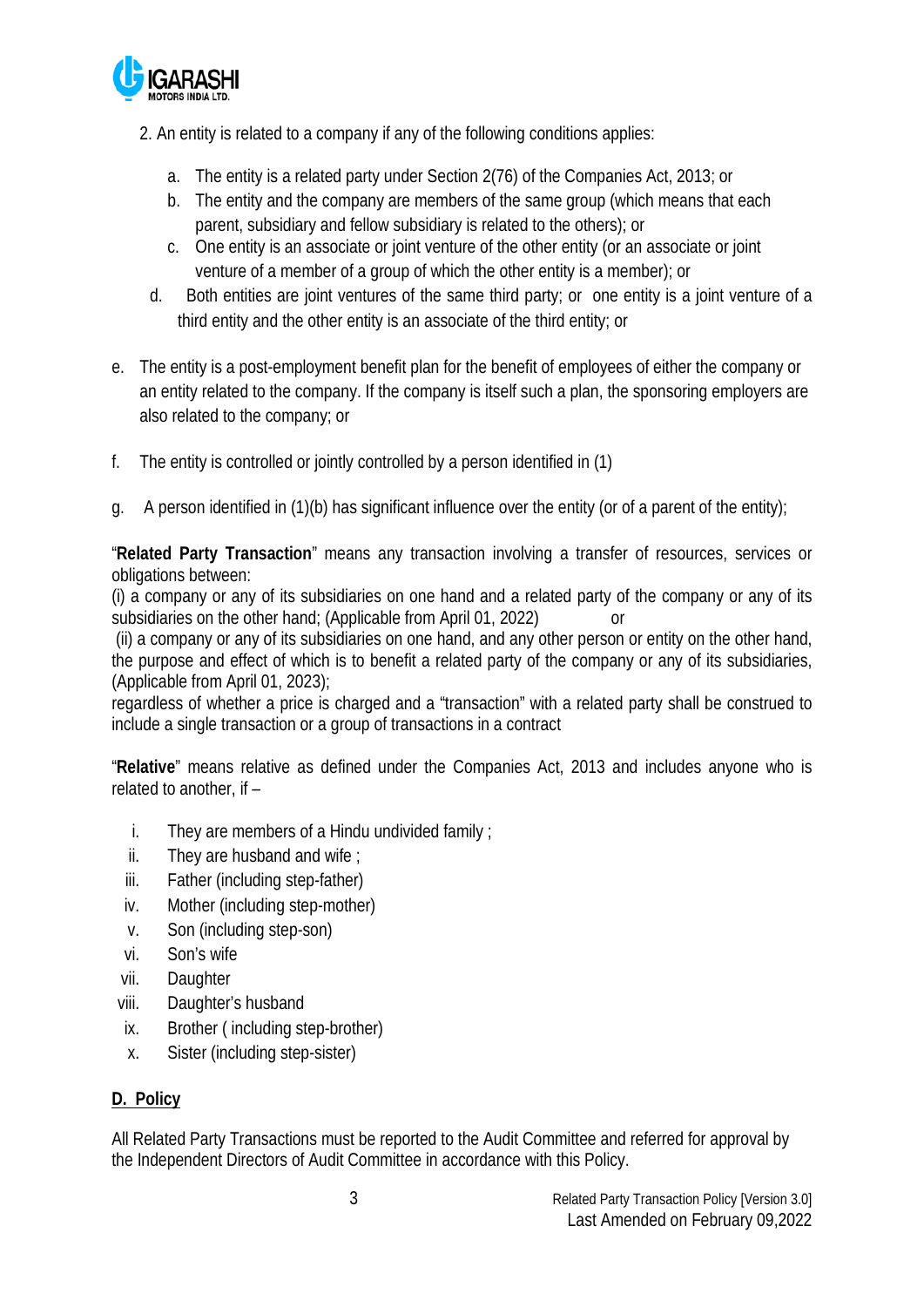

### **1. Identification of Potential Related Party Transactions**

Each director and Key Managerial Personnel is responsible for providing notice to the Board or Audit Committee of any potential Related Party Transaction involving him or her or his or her Relative, including any additional information about the transaction that the Board/Audit Committee may reasonably request. Board/Audit Committee will determine whether the transaction does, in fact, constitute a Related Party Transaction requiring compliance with this policy.

The Company strongly prefers to receive such notice of any potential Related Party Transaction well in advance so that the Audit Committee/Board has adequate time to obtain and review information about the proposed transaction.

### **2**. **Prohibitions related to Related Party Transactions**

All Related Party Transactions shall require prior approval of Audit Committee.

Further, all Material Related Party Transactions shall require approval of the shareholders through an ordinary resolution and the Related Parties shall abstain from voting on such resolutions.

### **3. Review and Approval of Related Party Transactions**

Related Party Transactions will be referred to the next regularly scheduled meeting of Audit Committee for review and approval. Any member of the Committee who has a potential interest in any Related Party Transaction will recuse himself or herself and abstain from discussion and voting on the approval of the Related Party Transaction.

To review a Related Party Transaction, the Committee will be provided with all relevant material information of the Related Party Transaction, including the terms of the transaction, the business purpose of the transaction, the benefits to the Company and to the Related Party, and any other relevant matters like :

- $\div$  The name of the related party and nature of relationship
- $\triangle$  The nature, duration of the contract and particulars of the contract or arrangement
- $\triangle$  The material terms of the contract or arrangement including the value, if any;
- Any advance paid or received for the contract or arrangement, if any:
- \* The manner of determining the pricing and other commercial terms, both included as part of contract and not considered as part of the contract.
- Whether all factors relevant to the contract have been considered, if not, the details of factors not considered with the rationale for not considering those factors; and
- Valuation /expert report if any
- Any other information relevant or important for the Board to take a decision on the proposed transaction
- Material changes in related party transactions
- Justification for related party transactions in the interests of the Company
- $\cdot \cdot$  The percentage of turnover of consolidated financial statements of the Company that is represented by the proposed value of transaction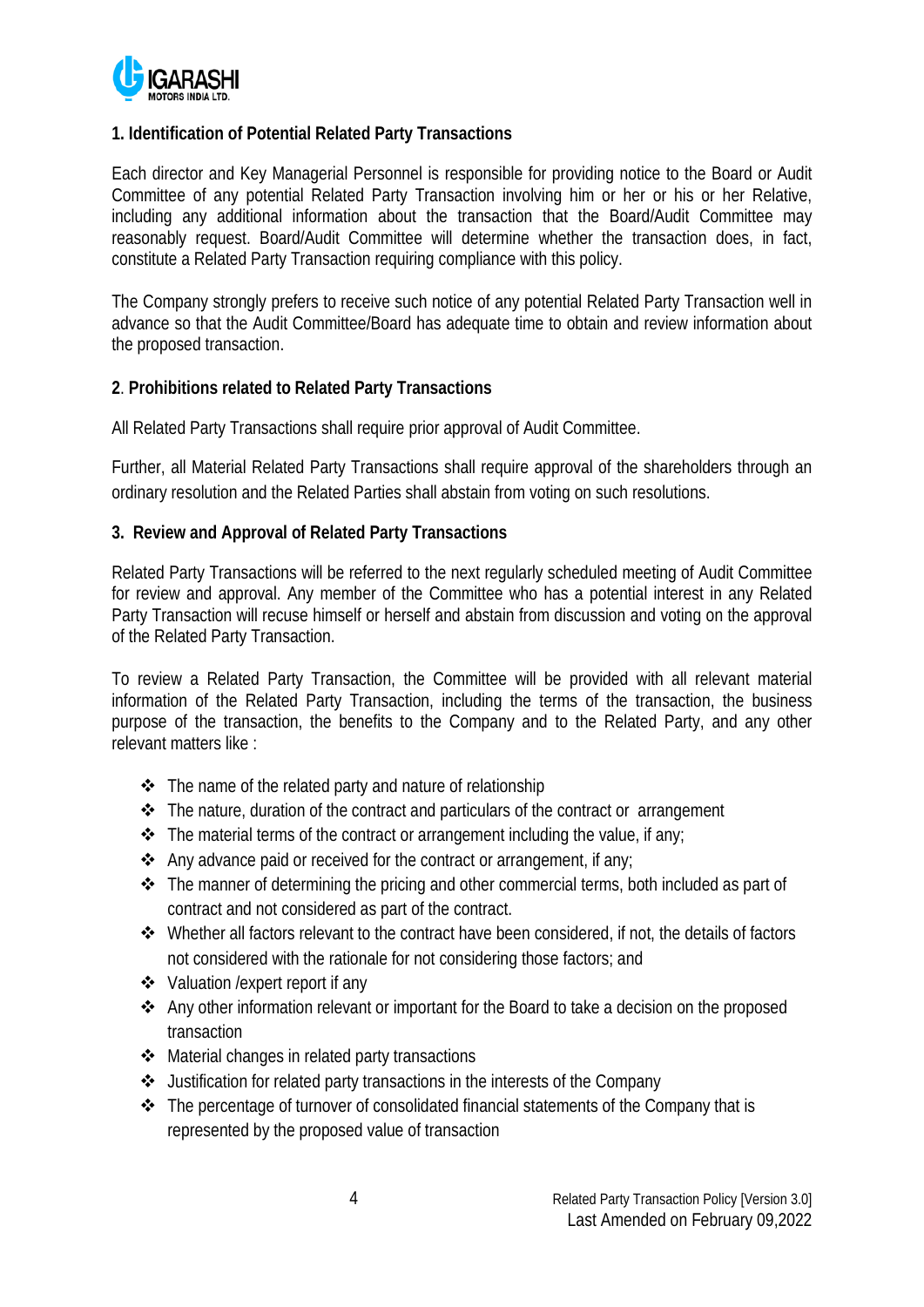

In determining whether to approve a Related Party Transaction, the Committee will consider the following factors, among others, to the extent relevant to the Related Party Transaction:

- $\triangleright$  Whether the Related Party Transaction would affect the independence of an independent Director:
- $\triangleright$  Whether the terms of the Related Party Transaction are fair and on arms length basis to the Company and would apply on the same basis if the transaction did not involve a Related Party
- $\triangleright$  Whether the proposed transaction includes any potential reputational risk issues that may arise as a result of or in connection with the proposed transaction;
- $\triangleright$  Whether there are any compelling business reasons / rationale for the Company to enter into the Related Party Transaction and the nature of alternative transactions, if any;
- Whether the Company was notified about the Related Party Transaction before its commencement and if not, why pre-approval was not sought and whether subsequent ratification is allowed and would be detrimental to the Company; and
- Whether the Related Party Transaction would present an improper conflict of interest for any Director or Key Managerial Personnel of the Company, taking into account the size of the transaction, the overall financial position of the Director, Executive Officer or other Related Party, the direct or indirect nature of the Director's, Key Managerial Personnel's or other Related Party's interest in the transaction and the ongoing nature of any proposed relationship and any other factors the Board/Committee deems relevant.

If the Committee determines that a Related Party Transaction should be brought before the Board, or if the Board in any case elects to review any such matter or it is mandatory under any law for Board to approve the Related Party Transaction, then the considerations set forth above shall apply to the Board's review and approval of the matter, with such modification as may be necessary or appropriate under the circumstances.

Notwithstanding the foregoing, the following Related Party Transactions shall not require approval of Audit Committee or Shareholders:

- a) Any transaction that involves the providing of compensation to a director or Key Managerial Personnel in connection with his or her duties to the Company or any of its subsidiaries or associates, including the reimbursement of reasonable business and travel expenses incurred in the ordinary course of business.
- b) Any transaction in which the Related Party's interest arises solely from ownership of securities issued by the Company and all holders of such securities receive the same benefits pro rata as the Related Party

# **4. Type of related party transactions in the ordinary course of business entered by the Company:**

- $\triangleright$  sale, purchase, of supply of any goods including capital goods, or materials,
- $\triangleright$  selling or otherwise disposing of, or buying leasing of property any kind,
- $\triangleright$  availing or rendering of any services,
- $\triangleright$  appointment for purchase or sale of goods, materials, services or property